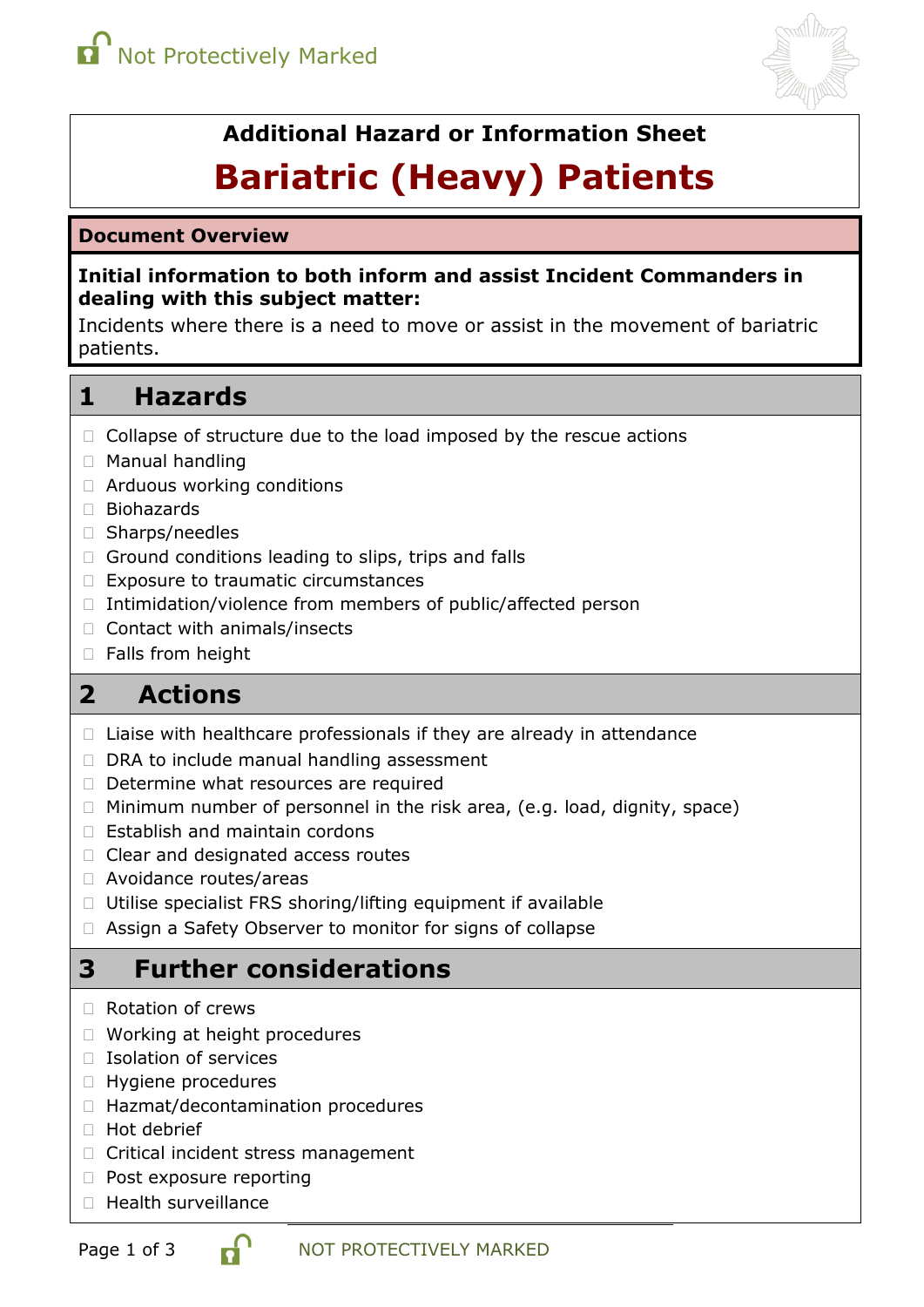# **4 Supporting information**

A bariatric patient is deemed to be a large or heavy person creating a manual handling risk. The term is generally adopted to refer to persons who require specialist manoeuvring strategies. Bariatric patients may have some of the following health issues:

- 1. High blood pressure
- 2. Heart disease
- 3. High cholesterol and blood lipids (LDL)
- 4. Type 2 diabetes
- 5. Sleep apnoea
- 6. Osteoarthritis
- 7. Asthma and bronchitis
- 8. Gastroesophageal reflux (GERD)
- 9. Urinary stress incontinence

Under normal circumstances Fire Control will not mobilise personnel to a bariatric rescue without a request for assistance from a healthcare professional such as a doctor, or ambulance personnel. They can, however, mobilise at their discretion if they feel the situation is life threatening.

The Fire and Rescue Service has no statutory responsibility to attend incidents to move or assist in the movement of bariatric persons. Whilst the Fire and Rescue Service will always attempt to assist people who are in distress, due care is necessary to ensure that personnel attending incidents are not subject to unreasonable risk. In undertaking any activity, the risks must be correctly assessed and any equipment employed must be fit for purpose.

Personnel should only attempt to move a bariatric patient where there is a significant threat to patient health. This will be decided by the healthcare professionals and/or Incident Commander. The healthcare professional will always remain responsible for the clinical needs of the patient.

It is important to note that a floor in a normal domestic house can be expected to take a load of approximately 150kg per  $m^2$ . Whilst dealing with a bariatric patient an officer in charge should consider that with the added load of ambulance personnel, fire personnel, equipment and furniture, the potential load can quickly increase and specialist shoring equipment may be required.